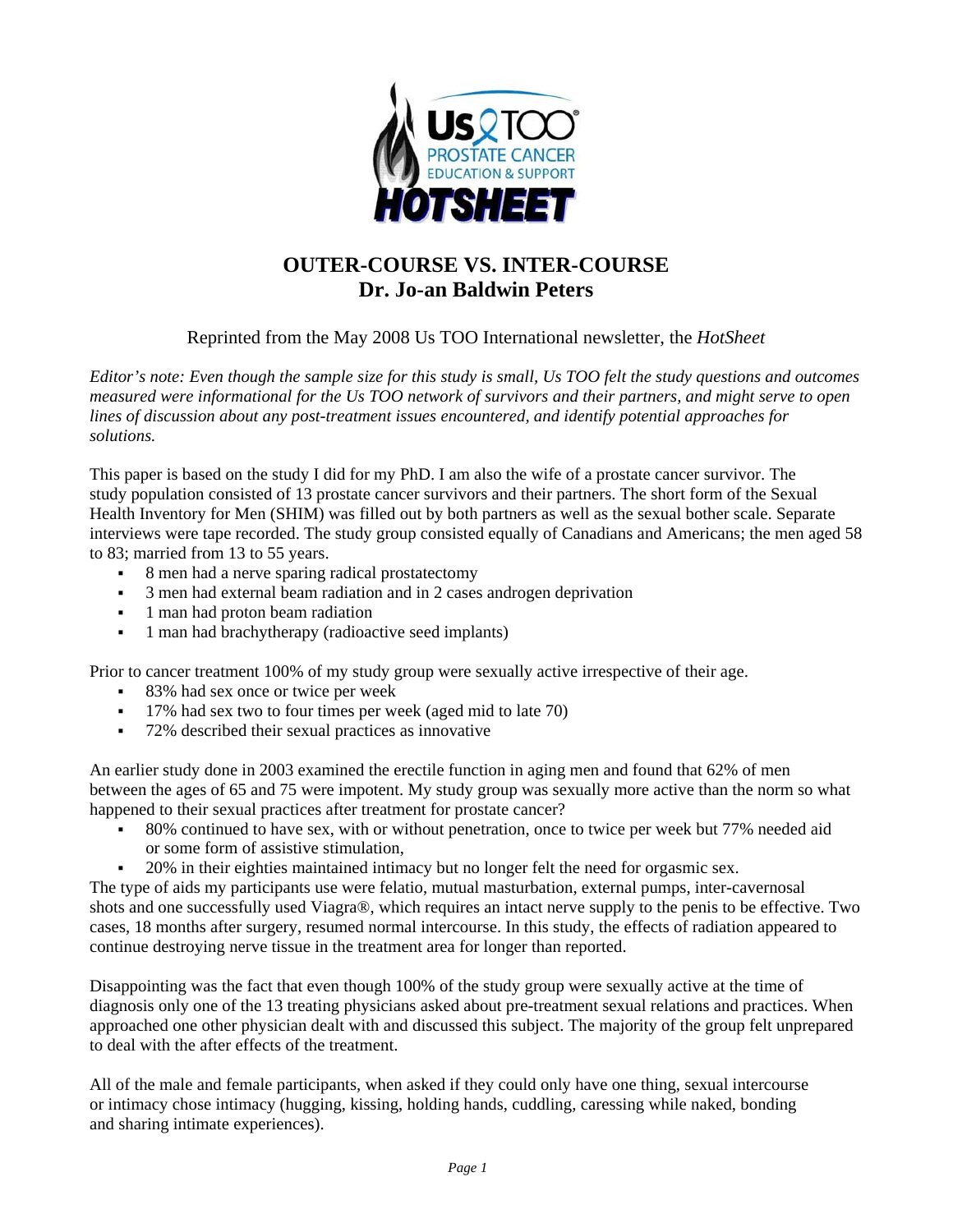- None of the participants felt that intimacy only occurred during "penetrative intercourse."
- Eleven of the women said they were willing to settle for not having penetrative sex but wanted intimacy, the most important part of their relationship.
- Three of the men were not concerned about penetrative sex or erectile function.
- Ten of the men were concerned with erectile function and penetrative sex.

The question arose as to why eleven women weren't concerned about the lack of penetrative sex whereas 10 men were concerned?

This led me to start to address the issue of sexuality. After treatment, which of these—orgasm or penetration was more important to both partners? Some of the answers dealing with the link between sexuality and penetrative sex required an in depth literature review.

- According a 2004 nationwide study of female sexuality, 70% of women never experience vaginal orgasms.
- Could this be why 11 of the women weren't concerned about penetration?

If 62% of men over the age of 75 are impotent and women don't need penetration for orgasms what is the problem? Could the solution be to have orgasms without penetration? Did the men and women know that men could achieve an orgasm without an erection? How many men and their partners in my group knew that 70% of women do not experience vaginal orgasms and that clitoral orgasms are stronger?

- <sup>1</sup> 100% of men and 83% of the women knew that there was such a thing as clitoral orgasm but only about 10%-15%, were aware that it is actually stronger.
- 36% of men and 45% of women did not know that most women do not have vaginal orgasm.
- Orgasm without erection was not a widely known fact amongst this study group.

It became obvious that the importance of educating patients about the necessity of achieving sexual satisfaction without penetrative intercourse could not be over emphasized; 'Outer-course versus intercourse' so named by one of the study participants. Although the couples in this study were in concurrence assessing the severity of the Erectile Dysfunction, they were not that accurate in assessing the amount of "bother" this caused their partners.

- <sup>46%</sup> of the women in the study believed that their male partners had less concern about penetration than the man actually had.
- <sup>46%</sup> of the men in the study group believed that their partners had more concerns about the loss of penetrative sex than the women actually had.

My group felt that good information is essential to make good decisions. 85% of the group felt that both partners should have input into treatment decisions as the outcome affected both of them. They felt their treating physician provided poor information and especially concerning:

- Pre-treatment sexual activity
- The woman's role
- The women's sexuality which includes either clitoral orgasm or vaginal orgasm or both
- Orgasm without erection

Post treatment risks of impotence were not fully discussed. The risk of incontinence, which involved 20% of the group, was fully discussed.

The group had several recommendations:

- A take home video educating patients about the total picture of diagnosis, treatment, after effects and solutions should be developed.
- Both partners should visit the treating physician
- All couples should be asked to complete a form describing their current sexual activity and hand it to the treating physician